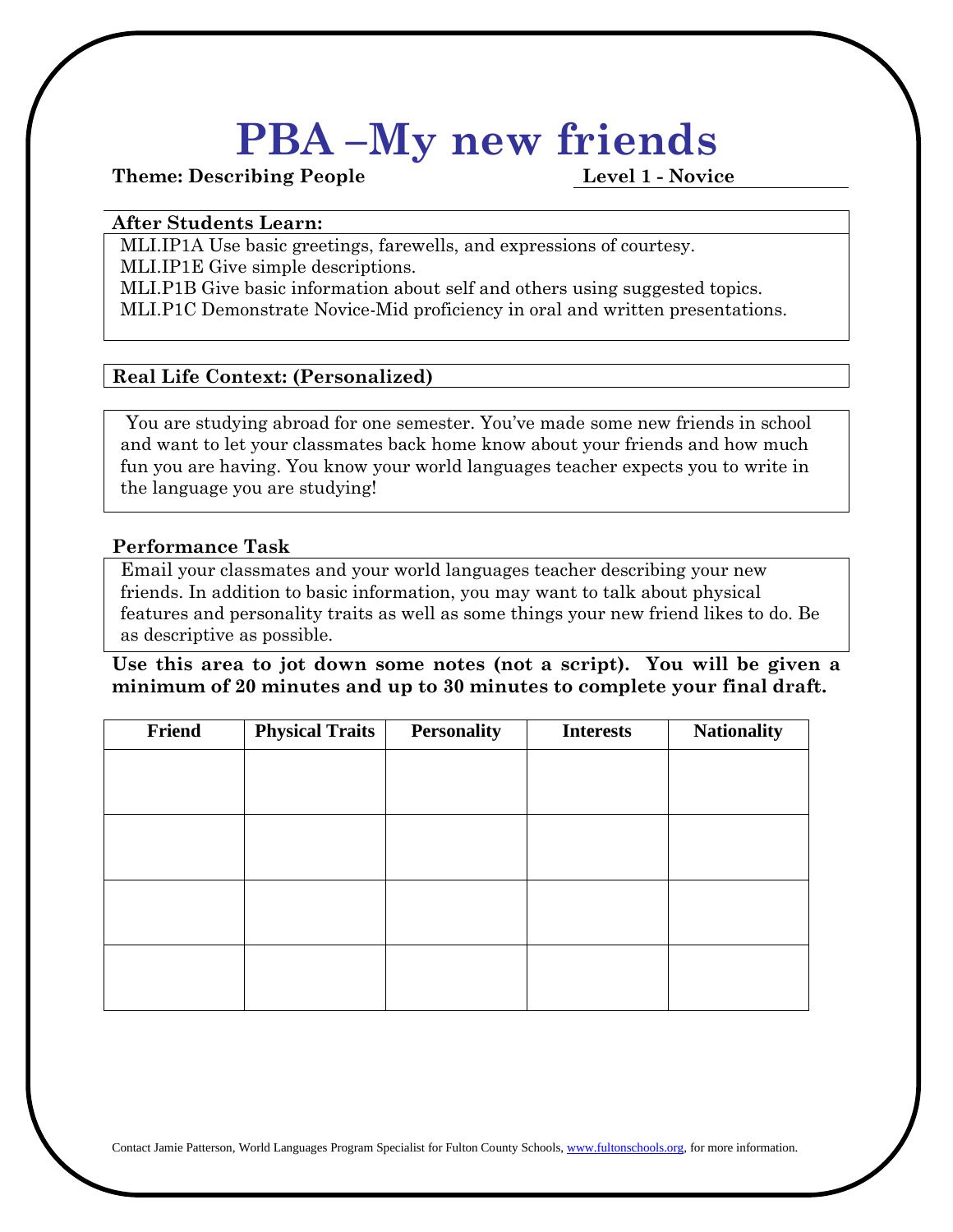| Contact Jamie Patterson, World Languages Program Specialist for Fulton County Schools, www.fultonschools.org, for more information. |  |
|-------------------------------------------------------------------------------------------------------------------------------------|--|